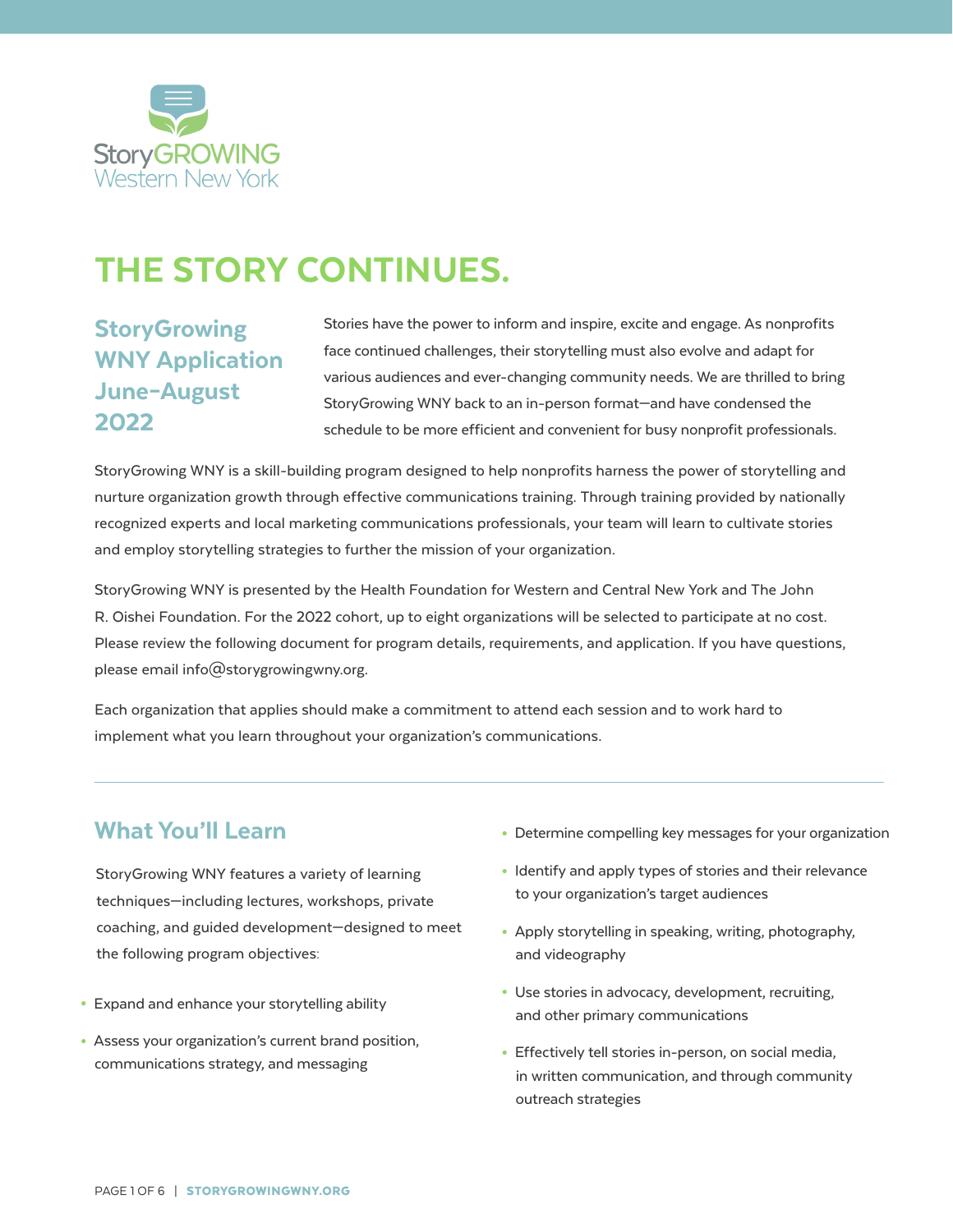### Participation Requirements

 All nonprofit organizations (501c3) in the eight counties of Western New York (Allegany, Cattaraugus, Chautauqua, Erie, Genesee, Niagara, Orleans, and Wyoming) are invited to apply. Foundations and consultants will not be considered. Special consideration will be given to those organizations working to improve the health and wellbeing of people in our region.

- Identify a team of more than one and no more than four participants that will commit to attending each of the training sessions. Within the participant group, it is preferred but not necessary that one team member must hold an executive-level role at the nonprofit. If the nonprofit has dedicated marketing and/or communications staff, it is strongly recommended that one team member be a senior-level staff person in this department.
- We encourage all team members to attend all five workshops listed under "Program Schedule"
- Facilitate a partnership with your assigned team advisor, who will be available to counsel and assist in applying the course learning with the team
- Up to 5 hours of free coaching from the presenters (one hour each) are being offered through the program to assist you in implementing storytelling into your organization's communications
- Commit to integrating storytelling learnings into your organization's communications efforts

#### Important notes for participation:

- We highly recommend attending the Virtual Kickoff Event if your organization is interested in applying to the overall StoryGrowing WNY program
- Vaccination is a vital tool to reduce the presence and severity of COVID-19 cases in the workplace, communities, and the nation. The John R Oishei Foundation and the Health Foundation for Western and Central New York kindly request that members of organizations selected for StoryGrowing WNY 2022 are vaccinated to safeguard the health of our participating organizations and community partners.
- If necessary, we reserve the right to move to a virtual format for COVID-19-related safety purposes.

### Application Requirements

- Provide answers to the following questions in the word processing program of your choice (MS Word, Google Doc, etc.) and submit your application via a .pdf document to info@storygrowingwny.org by 5 p.m. on May 13, 2022
- Sign the last page of this application, scan and submit that page as a .pdf document along with your application to info@storygrowingwny.org by 5 p.m. on May 13, 2022
- Organizations will be notified of acceptance no later than May 31, 2022
- A representative of your team may be asked to participate in a phone interview as a part of the application process



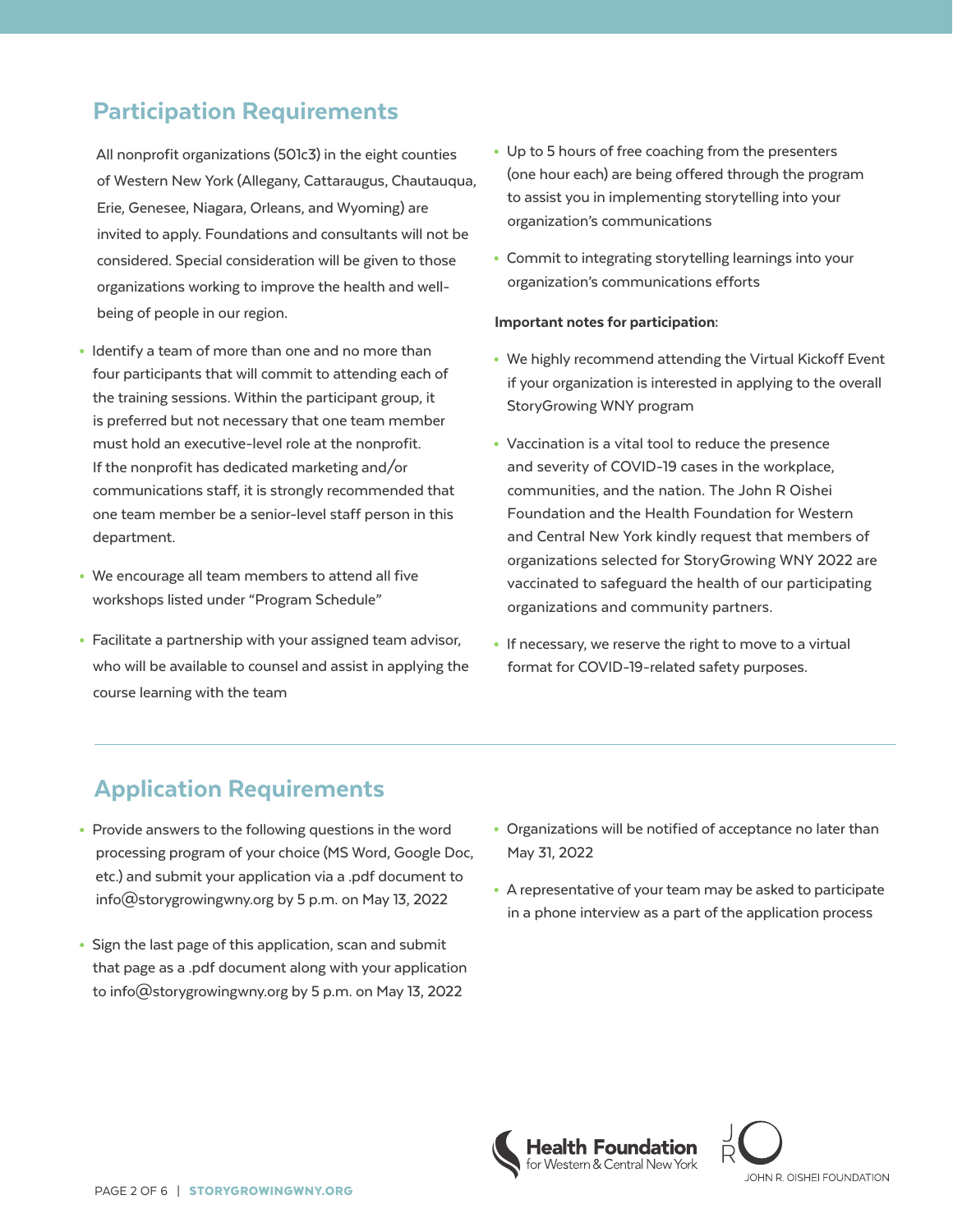| <b>Program Schedule</b>                                                                         | All in-person sessions will be held at Larkin at Exchange Building, Suite 517 (5th floor)<br>(On Street and Visitor Parking available)                                                           |                                                                                                       |
|-------------------------------------------------------------------------------------------------|--------------------------------------------------------------------------------------------------------------------------------------------------------------------------------------------------|-------------------------------------------------------------------------------------------------------|
| <b>KICK-OFF EVENT</b><br><b>Change the Story,</b><br><b>Change the World</b>                    | Presented by nationally recognized<br>story teller Andy Goodman<br>of The Goodman Center<br>April 29, 2022 from 12PM-1:30PM                                                                      | Free virtual kickoff event open to all<br>organizations interested in applying<br>to StoryGrowing WNY |
| <b>SESSION 1</b><br><b>Brand Development</b><br>and Positioning                                 | Presented by Patrick Finan,<br>Co-founder & Principal of Block Club<br>June 9, 2022 from 9AM-11:30AM                                                                                             | Participating teams, team advisors<br>and presenters only                                             |
| <b>SESSION 2</b><br><b>Public Relations and</b><br><b>Media Training</b>                        | Presented by Jessica Lewis,<br>CEO of LáLew Public Relations<br>June 22, 2022 from 9AM-11:30AM                                                                                                   | Participating teams, team advisors<br>and presenters only                                             |
| <b>SESSION 3</b><br>Digital Media and<br>Photography                                            | Presented by Ally Ruiz Balcerzak,<br>Content Strategist at Paradigm Strategy<br>and<br>Aitina Fareed-Cooke,<br>Creative Director at Get Fokus'd<br>Productions<br>July 14, 2022 from 9AM-12:30PM | Participating teams, team advisors<br>and presenters only                                             |
| <b>SESSION 4</b><br>In-Person<br><b>Storytelling</b>                                            | Presented by Mary Beth Debus,<br>President of Program Savvy Consulting<br>July 28, 2022 from 9AM-11:30AM                                                                                         | Participating teams, team advisors<br>and presenters only                                             |
| <b>SESSION 5</b><br>Program Wrap-Up:<br><b>Asset Framing and</b><br><b>Ethical Storytelling</b> | Presented by nationally recognized<br>story teller Andy Goodman<br>of The Goodman Center<br>August 9, 2022 from 9AM-1PM                                                                          | Participating teams, team advisors<br>and presenters only                                             |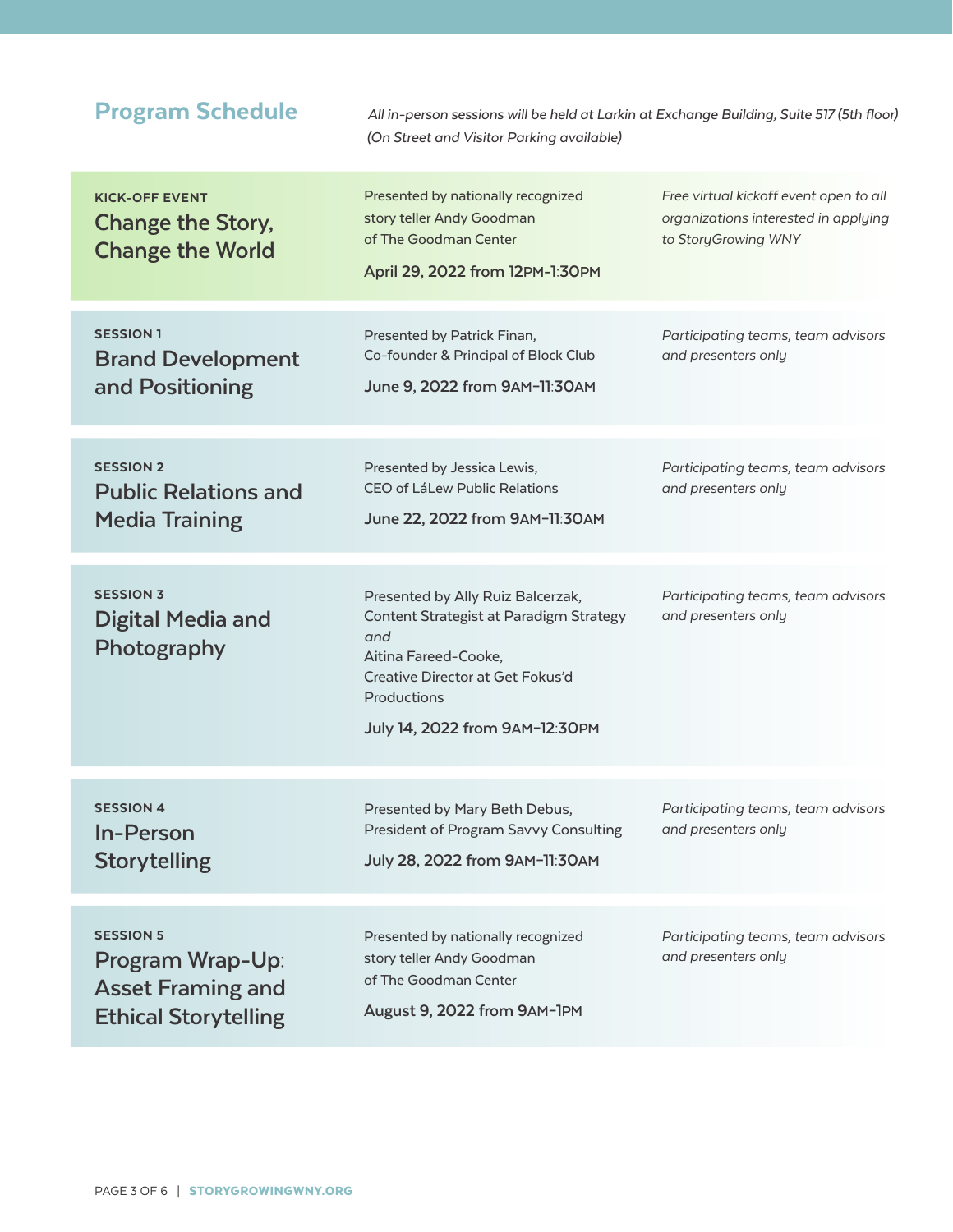### Provided Resources and Expertise



#### TRAINING SESSIONS

Five in-person training sessions will be held after the Virtual Kickoff Event for organizations accepted into the 2022 cohort. These partial-day sessions (ranging from 2.5 to 4 hours in length) will be led by subject matter experts. Additional materials to complement learning within each session will also be provided at no cost. There is no final project requirement for this year's program, although teams will be asked to integrate teachings/storytelling into their current organization communications and share results.



#### TEAM ADVISOR

Each organization will be assigned a team advisor to serve as the team's mentor for the duration of the program. An experienced communications professional, your advisor will attend each of the sessions with your team and will be available to provide insights and guide you in applying the course learning to your organization's needs, challenges, and opportunities.



#### COACHING

For additional help with specific areas of storytelling, the presenters of our training sessions will be available for individual coaching sessions. As part of your participation in the program, you'll be granted one hour each with each presenter (5) for further consultation. These hours are intended for advisement and consulting only—not to produce an actual product.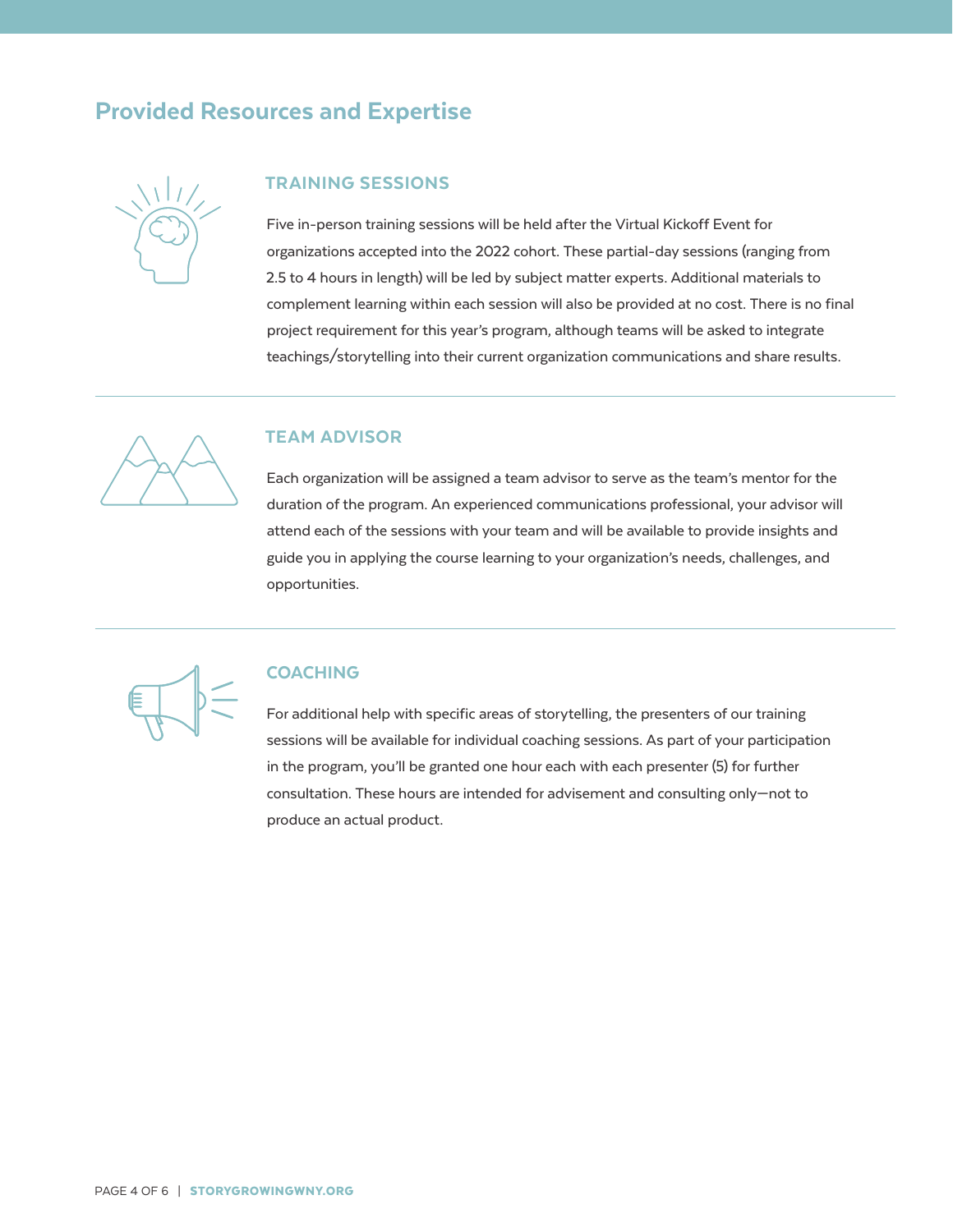### Application Questions

- Provide answers to the following questions in the word processing program of your choice (MS Word, Google Doc, etc.) and submit your application via a .pdf document to info@storygrowingwny.org by 5 p.m. on May 13, 2022.
- A representative of your team may be asked to participate in a phone interview as a part of the application process.
- Sign this last page of this application, scan and submit that page as a .pdf document along with your application to info@storygrowingwny.org by 5 p.m. on May 13, 2022. Note that the application requires the signature of the organization's Executive Director.
- Applications must be emailed to info@storygrowingwny.org. You will receive an email acknowledging receipt of your application within one business day. Organizations will be notified of acceptance no later than May 31, 2022.

I understand that if my organization is accepted into StoryGrowing WNY, I will not be charged for materials, trainings, or coaching. I agree that the team members noted on the application will fully participate in the program from June 2022 to August 2022, including a commitment of at least one team member to all workshops, consulting with their Team Advisor and Coaches, and work to integrate and sustain the program teachings into our organization's communications.

| <b>Executive Director Signature</b>    | Date | <b>Executive Director Name Printed</b> |  |
|----------------------------------------|------|----------------------------------------|--|
| Point Person Signature                 | Date | Point Person Name Printed              |  |
| (if different than Executive Director) |      |                                        |  |

## StoryGrowing WNY is presented by

*The Health Foundation for Western and Central New York and The John R. Oishei Foundation are committed to assisting our local nonprofit ecosystem build communications expertise and capacity that can help* 





*them raise their profile, increase fundraising, and engage their community. StoryGrowing is a comprehensive, collaborative program designed to enhance and expand each nonprofit's ability to share their story effectively.*